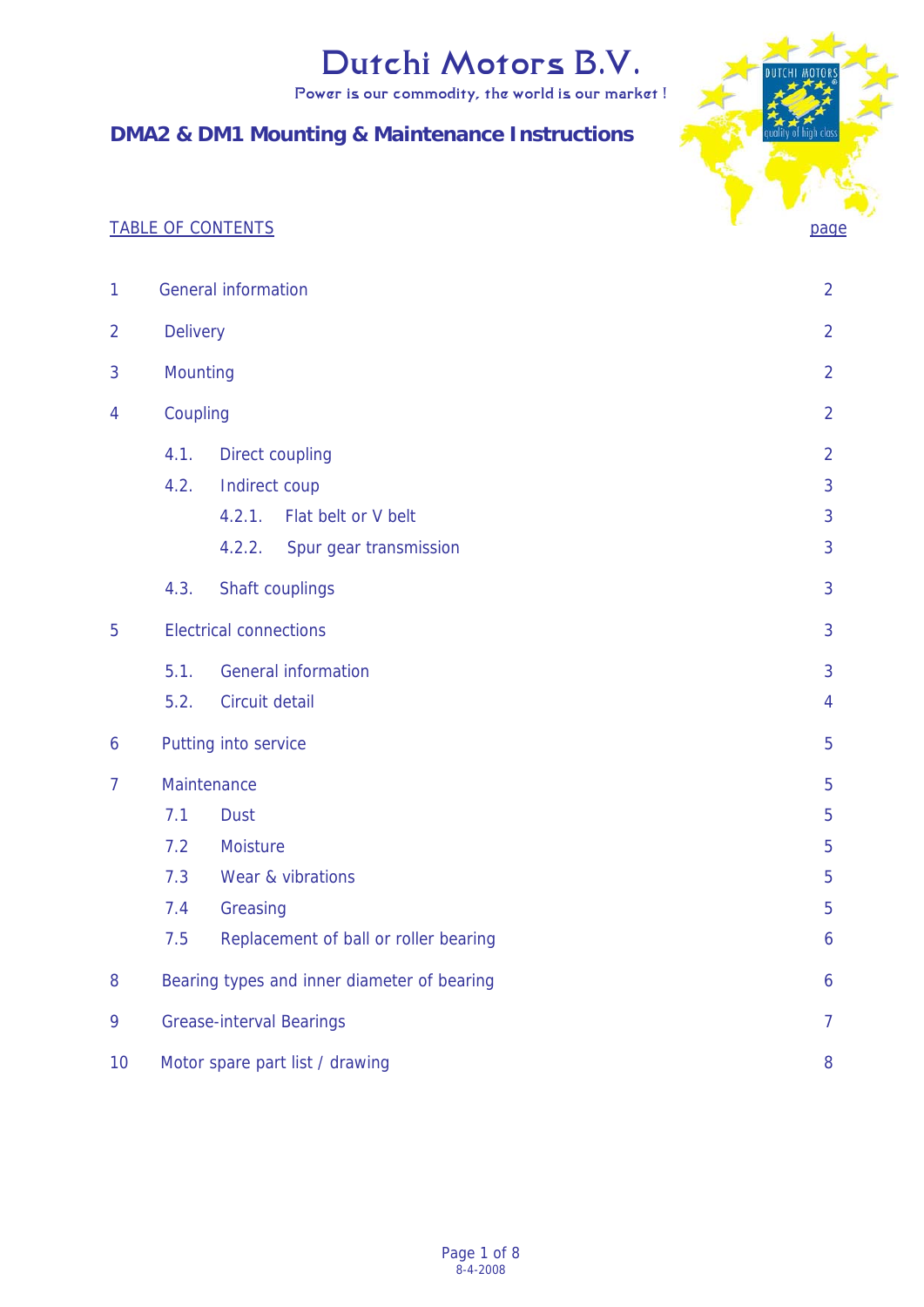Power is our commodity, the world is our market !

# **DMA2 & DM1 Mounting & Maintenance Instructions**



# **1. GENERAL INFORMATION**

This manual concerns normal three phase induction motors with an output varying from small to middle size; they are externally cooled, totally enclosed, supplied in a cast iron frame and provided with ball bearings or roller bearings lubricated with grease.

#### **2. DELIVERY**

After receipt, remove the package material if any and mind the parts that have been delivered loose. In the case of unpacked motors, the glands are often put in the terminal box to protect them against damage.

Check the motor to see whether transport damage has occurred. You should be able to rotate the shaft easily and smoothly with the hand.

Compare the details on the rating plate with those of the power network and with the requirements of the motor.

# **3. MOUNTING**

The motor must be fixed on a stable, clean and flat foundation with good fitting foundation bolts, using washers. Never mount a motor manufactured for a horizontal mounting on a surface with an angle of inclination of more than 15 degrees without consulting the supplier in advance.

Foot & flange motors always have to be mounted in such a way that the drain holes, if any, are situated at the bottom, otherwise you run the risk that moisture has condensed into the motor and cannot be drained off. To this end you need to remove the drain plugs.

Under no circumstance must the free flow of air be obstructed to the cooling fan or the motor will overheat. This has also to be borne in mind when you are mounting motors in enclosed spaces of small size. The ambient temperature must not exceed 40 degrees centigrade, unless otherwise agreed upon at the time of ordering.

# **4. COUPLING**

# **4.1 Direct coupling**

The motor and driven shafts must be accurately aligned. In case of a flexible coupling, the manufacturers distance between the parts to be coupled must be adhered to, also the degree of misalignment must be within the makers tolerance. We do not recommend using solid couplings.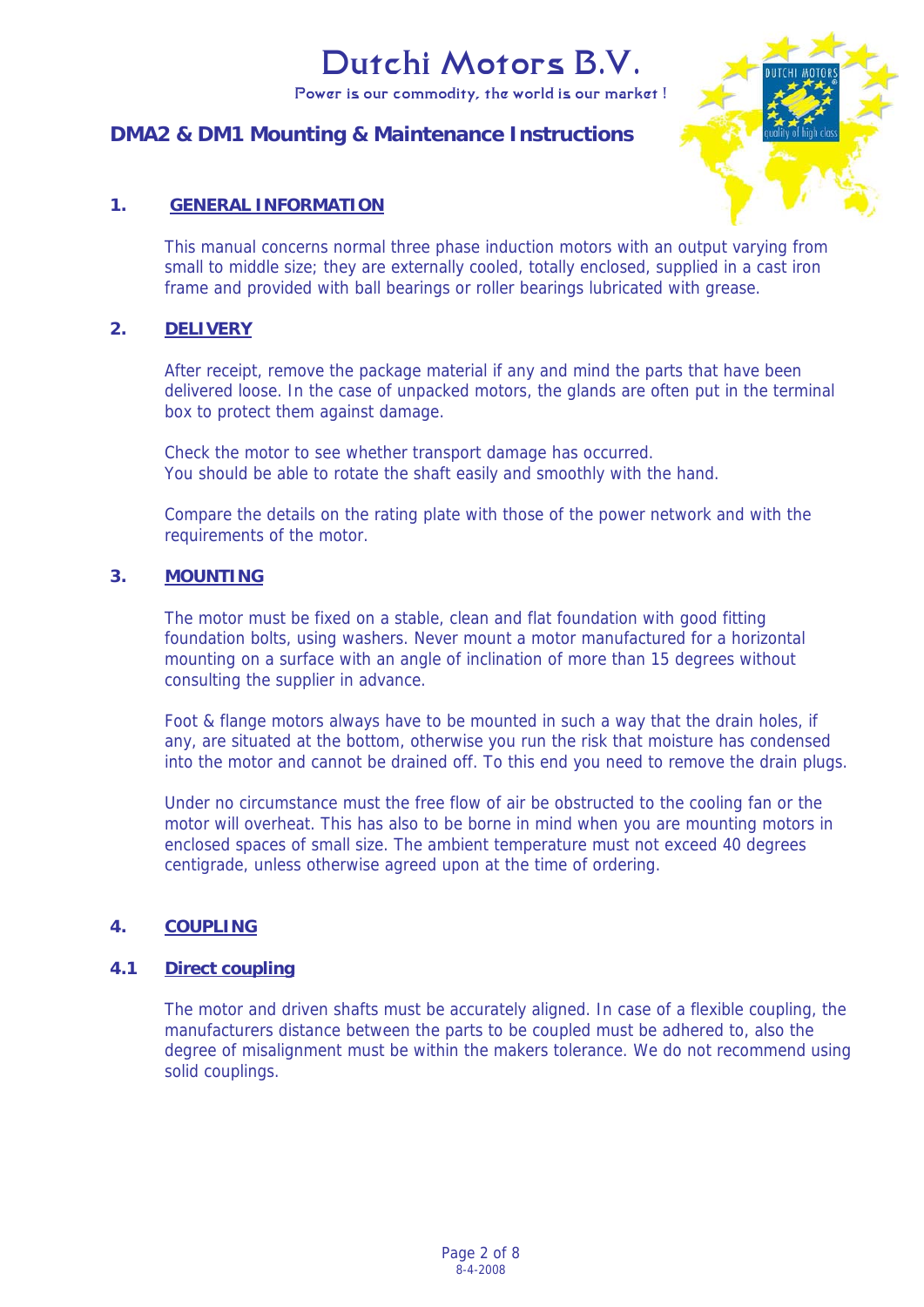Power is our commodity, the world is our market !

# **DMA2 & DM1 Mounting & Maintenance Instructions**



# **4.2 Indirect coupling**

# **4.2.1. Flat or V Belts**

Mount the motor on slide rails in order to adjust belt tension. The belt pulley has to be fitted hard up the shoulder of the shaft. The pulley center line should be within the shaft center line. Use correctly sized belts with a correct profile and in sufficient numbers to drive without slip and undue tension. Align both pulleys accurately in such a way that the center of both pulleys are in line. Multi V belt drives need to be matched sets.

A belt pulley, which is either too small or too wide, or too high, a tension on the belt may damage the bearing or cause a shaft break. In case of doubt, consult the supplier.

#### **4.2.2. Spur Gear Drives**

The motor and the driven machine have to be positioned in such a way that the two gears mesh correctly. The motor should then be fixed with dowels.

# **4.3. Shaft couplings and pulleys etc.**

Remove the corrosion protection from the shaft extension and the coupling elements. The coupling parts, belt pulleys and gear wheels need to be dynamically balanced and fit easily on the shaft and to be provided with good fitting keyway.

In the factory the rotor has already been dynamically balanced including a half key in the shaft.

The dimension and the tolerances of the shaft extension and the key are indicated on the motor dimension sheet.

Assembling the coupling elements has to been done with great care. Careless handling may damage the bearings, shaft or end shields.

Do not file or emery the shaft to achieve a fit!

hen fitting pulleys couplings or bearings, we recommend using heat to elements; therefore the part to be mounted has to be heated till  $\pm$  80 degrees above the ambient temperature.

A large washer and set screw can be useful for pushing on pulleys using the tapped hole in the shaft. Only use proper tools for removing the above mentioned parts e.g. pulley drawers.

# **5. ELECTRICAL CONNECTION**

# **5.1. General information**

On delivery the motor will rotate clockwise looking at the drive when the phases L1, L2 and L3 are connected respectively to the connection terminals U1, U2 and U3. Exchanging any two-phase lines can change the direction of rotation.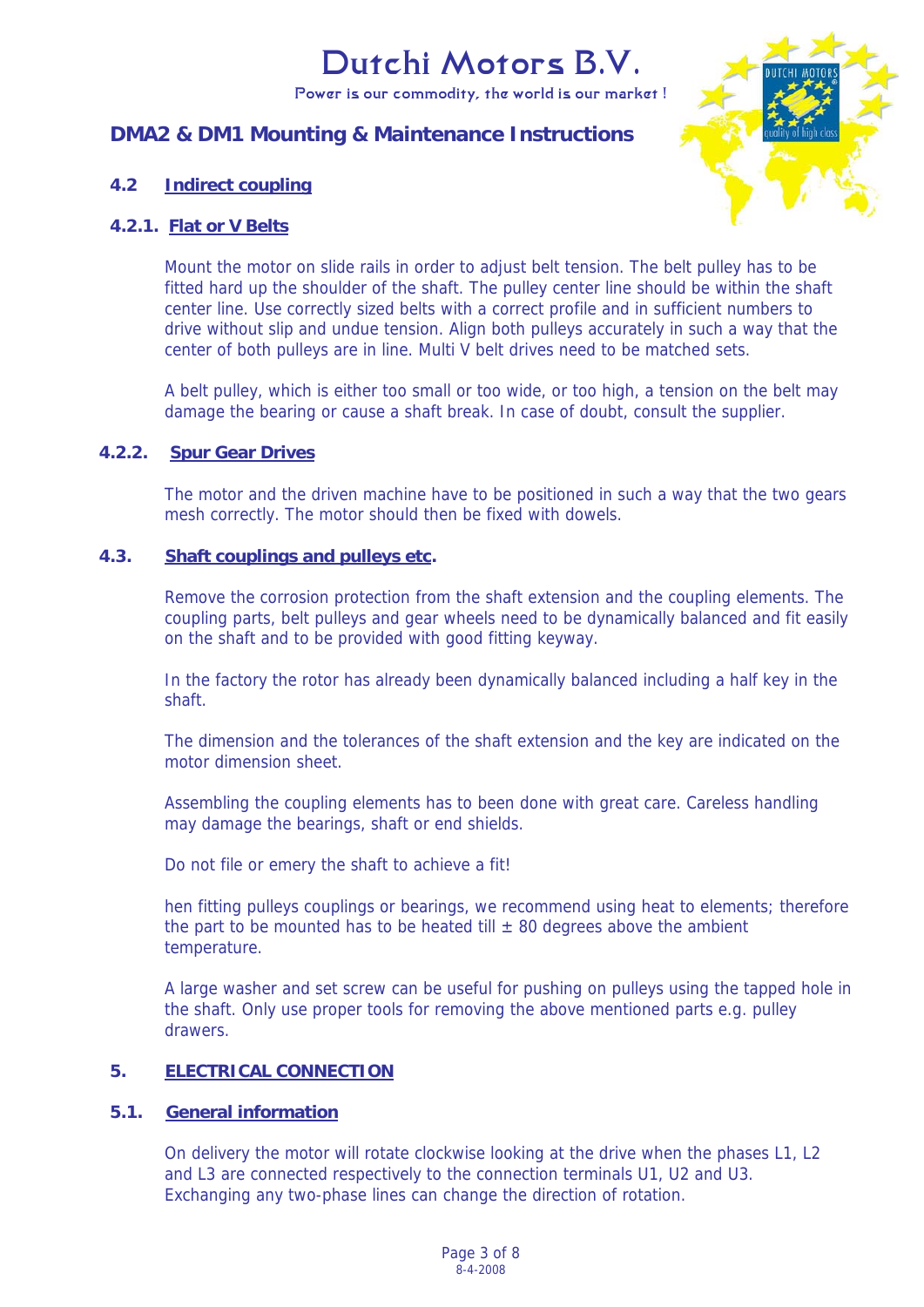Power is our commodity, the world is our market !

# **DMA2 & DM1 Mounting & Maintenance Instructions**

When a motor is only suited for one direction of rotation, it is indicated with an arrow on the motor fan cowl.

Connecting cables must conform to IEE regulations, as must earthing requirements. Line fuses only protect the cables in case of short–circuiting and do not constitute a safeguard against the overheating of the winding caused by overload. Therefore it is recommended that a motor starter and overload is fitted, giving single phasing and overload protection.

# **5.2. Circuit**

Normally our motors are provided with a terminal box with six connections, to which six leads from the winding are connected either in a delta connection or in a star connection by means of connection links.

Usually two voltages are indicated on the rating–plate of these motors, which means that the motor can be connected to a circuit having one of these voltages.

If the mains voltage is corresponding with the lowest indicated voltage, the winding has to be connected in delta connection (see figure 1); if it is corresponding with the highest indicated voltage, the winding has to be connected in star connection (see figure 2).

A motor with e.g. 230/400V on its rating–plate is suited to be switched on directly, on a circuit with a voltage of 230V between phases with the winding connected in a delta connection, or on a circuit with a voltage of 400V with the winding connected in a star connection.

But if the motor is switched on with a star–delta starter the motor is only suited for a mains voltage on the rating-plate, this is the delta voltage. In this case, the connection strips on the terminal box have to be removed when the motor is connected; the star and delta connection will be made successively in the starter during the run up. If only one voltage is indicated on the rating–plate together with the delta sign, the motor can be switched on directly at the indicated voltage or with a star/delta starter.

Pole change motors (for two or more speeds) are connected according to a diagram sent together with the motor.

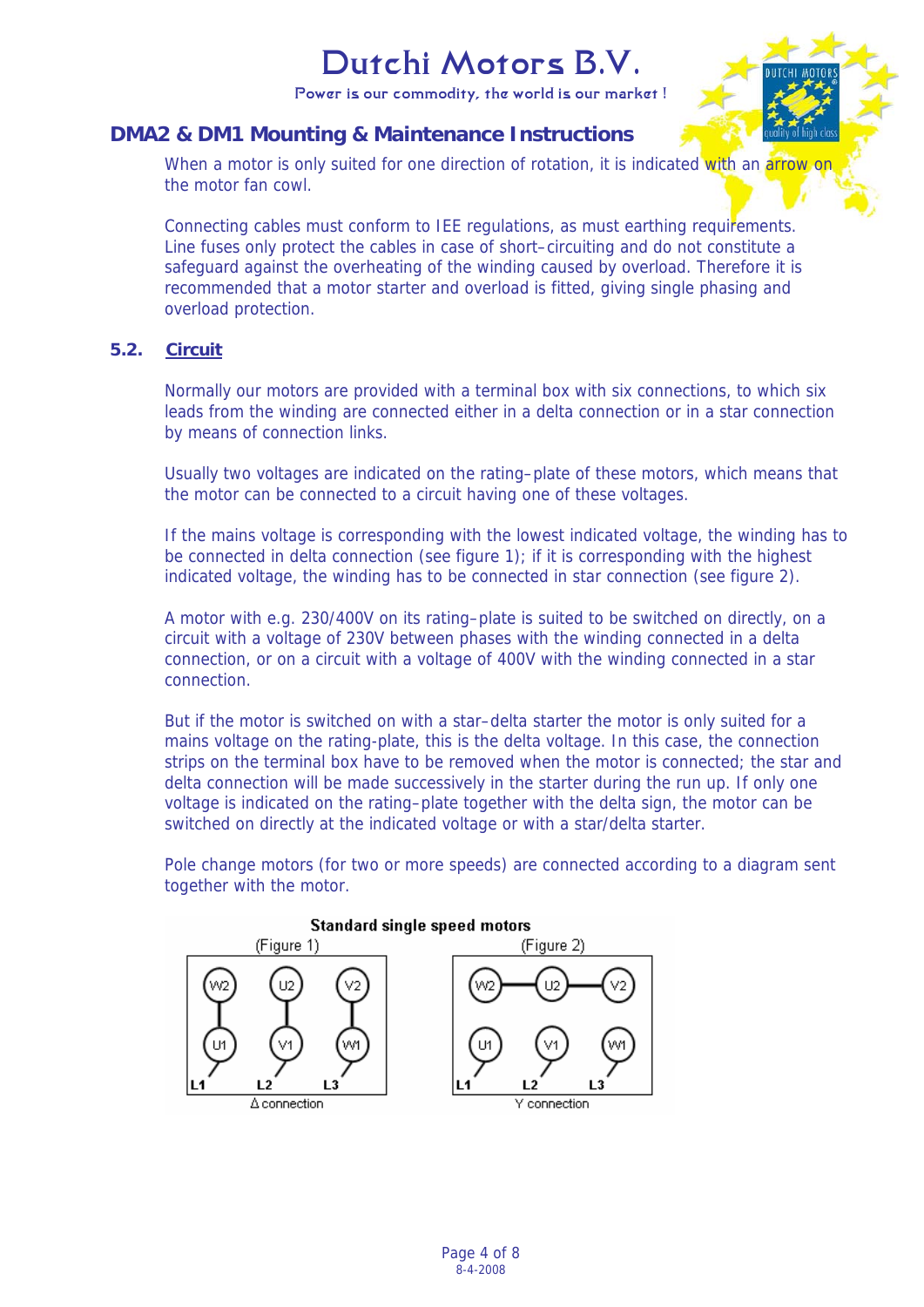Power is our commodity, the world is our market !

# **DMA2 & DM1 Mounting & Maintenance Instructions**



# **6. PUTTING INTO SERVICE**

Before putting a motor into service, one should check especially when the motor has not been used for a long time that the insulation resistance of the winding is sufficient. The insulation resistance has to be at least 10 meg/ohms on a 1000V megger.

If the insulation resistance is not high enough, the motor has to be dried out and revarnished or rewound. Check all connections and adjust the thermal protection units to the correct current. Switch the motor on in a no load state to determine the direction of rotation. Load the motor gradually and check whether it runs without vibration.

The motor can be used under deviation of the main voltage  $\pm$  5% or frequency of max.  $\pm$ 2% compared to the nominal frequency or nominal voltage, in compliance with the international regulations for electric machines.

# **7. MAINTENANCE**

The totally enclosed and fan cooled three phase squirrel cage induction motors require very little maintenance.

Nevertheless it is recommended to check the motor regularly in order to prevent a breakdown caused by dust, moisture, vibrations, too much or too little greasing.

# **7.1. Dust**

The outer parts of the totally enclosed motors, especially the cooling ribs or cooling channels, have to be kept as clean as possible in order not to obstruct the cooling air from the fan extracting the heat from the motor frame.

# **7.2. Moisture**

Motors, which are not often run, should be started from time to time to prevent moisture affecting the windings in the long term.

# **7.3. Wear & vibration**

To prevent abnormal wear & vibration, one should:

- a. take care that the tension of the belt or the chain is not too high:
- b. check whether the mounting of directly coupled machines is correct;
- c. Check whether the foundation bolts the bolts to fasten the motor and the slide rails are tight.

# **7.4. Greasing**

Before they leave the factory, the bearings of the DUTCHI Motors are filled with a high quality Lithium base grease.

The sizes 56 up to and including 250 are provided with shielded/sealed bearings (ZZ-C3), witch have been filled with life-time grease by the manufacture of the bearings.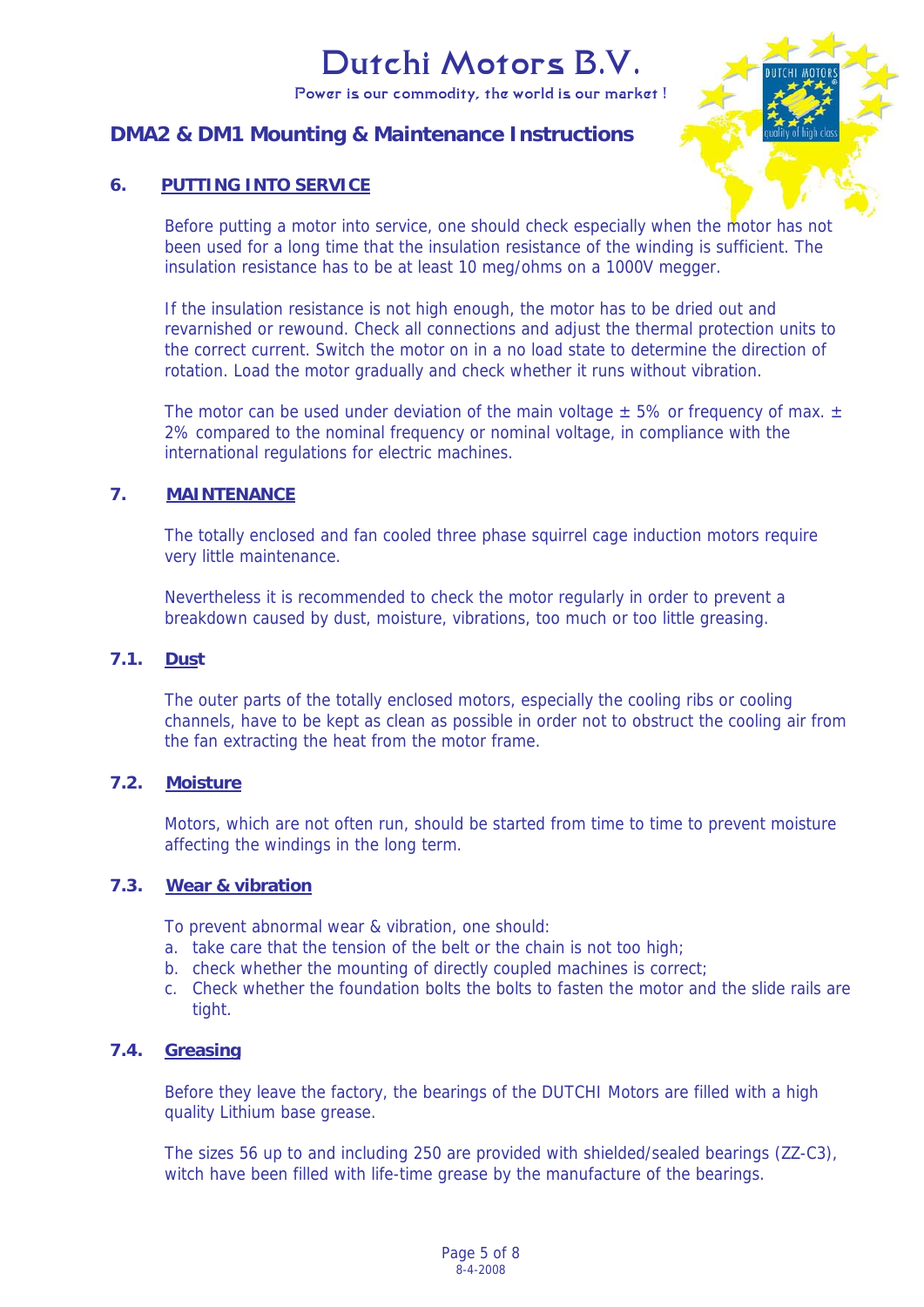Power is our commodity, the world is our market !

# **DMA2 & DM1 Mounting & Maintenance Instructions**



Motors with sealed bearings and no re-lubrication system require no maintenance other than checking for noise & temperature during their lifetime.

Sizes 280 up to and including 400, has been provided with a permanent lubrication system containing a grease valve. The lubrication must take place when the machine is running. The old grease is ejected from the grease valve thus maintaining the correct level and avoiding overfilling which would be harmful.

#### **7.5. Replacement of ball or roller-bearings**

When a bearing has to be replaced, the old bearing has to be removed from the shaft with proper tools in order not to damage the shaft. Thereupon the bearing location on the shaft has to be cleaned and checked thoroughly.

To fit a new bearing correctly, heat to 80 – 90 degrees centigrade with an electric induction heater, then slip quickly onto the shaft up to the stop. In the case of a roller bearing only fit the inner race in this manner.

A suitable sleeve may be used to help by tapping gently to seat the bearing home. Note that under no circumstances must a bearing be driven home cold with excess force. We must also stress that pressure must not be applied to the outer race of a ball bearing.

#### **Do not mount the end shield until the bearing has cooled down.**

# **8. BEARING TYPE AND BEARING INSIDE DIAMETER**

| Dutchi<br>Motor Type | <b>Poles</b> | Type of bearing<br><b>Drive End</b> | Non Drive End | <b>Bearing inside</b><br>diameter (mm) |
|----------------------|--------------|-------------------------------------|---------------|----------------------------------------|
| <b>DMA2 56</b>       | 2/4          | 6201 ZZ                             | 6201 ZZ       | 12/12                                  |
| <b>DMA2 63</b>       | 2/4          | 6201 ZZ                             | 6201 ZZ       | 12/12                                  |
| <b>DMA2 71</b>       | 2/4/6        | 6202 ZZ                             | 6202 ZZ       | 15/15                                  |
| <b>DMA2 80</b>       | 2/4/6/8      | 6204 ZZ                             | 6204 ZZ       | 20 / 20                                |
| <b>DM1 80</b>        | 2/4/6/8      | 6204 ZZ                             | 6204 ZZ       | 20/20                                  |
| <b>DMA2 90</b>       | 2/4          | 6205 ZZ-C3                          | 6205 ZZ-C3    | 25/25                                  |
| <b>DMA2 90</b>       | 6/8          | 6205 ZZ                             | 6205 ZZ       | 25/25                                  |
| <b>DM1 90</b>        | 2/4/6/8      | 6205 ZZ-C3                          | 6205 ZZ-C3    | 25/25                                  |
| <b>DMA2 100</b>      | 2/4/6/8      | 6206 ZZ-C3                          | 6206 ZZ-C3    | 30/30                                  |
| <b>DM1 100</b>       | 2/4/6/8      | 6206 ZZ-C3                          | 6206 ZZ-C3    | 30/30                                  |
| <b>DMA2 112</b>      | 2/4/6/8      | 6306 ZZ-C3                          | 6306 ZZ-C3    | 30/30                                  |
| <b>DM1 112</b>       | 2/4/6/8      | 6306 ZZ-C3                          | 6306 ZZ-C3    | 30/30                                  |
| <b>DMA2 132</b>      | 2/4/6/8      | 6308 ZZ-C3                          | 6308 ZZ-C3    | 40 / 40                                |
| <b>DM1 132</b>       | 2/4/6/8      | 6308 ZZ-C3                          | 6308 ZZ-C3    | 40 / 40                                |
| <b>DMA2 160</b>      | 2/4/6/8      | 6309 ZZ-C3                          | 6309 ZZ-C3    | 45 / 45                                |
| <b>DM1 160</b>       | 2/4/6/8      | 6309 ZZ-C3                          | 6309 ZZ-C3    | 45 / 45                                |
| <b>DM1 180</b>       | 2/4/6/8      | 6311 ZZ-C3 / NU311*                 | 6311 ZZ-C3    | 55/55                                  |
| <b>DM1 200</b>       | 2/4/6/8      | 6312 ZZ-C3 / NU312*                 | 6312 ZZ-C3    | 60/60                                  |
| <b>DM1 225</b>       | 2/4/6/8      | 6313 ZZ-C3 / NU313*                 | 6313 ZZ-C3    | 65/65                                  |
| <b>DM1 250</b>       | 2/4/6/8      | 6314 ZZ-C3 / NU314*                 | 6314 ZZ-C3    | 70 / 70                                |

\* Regreasable at DE only !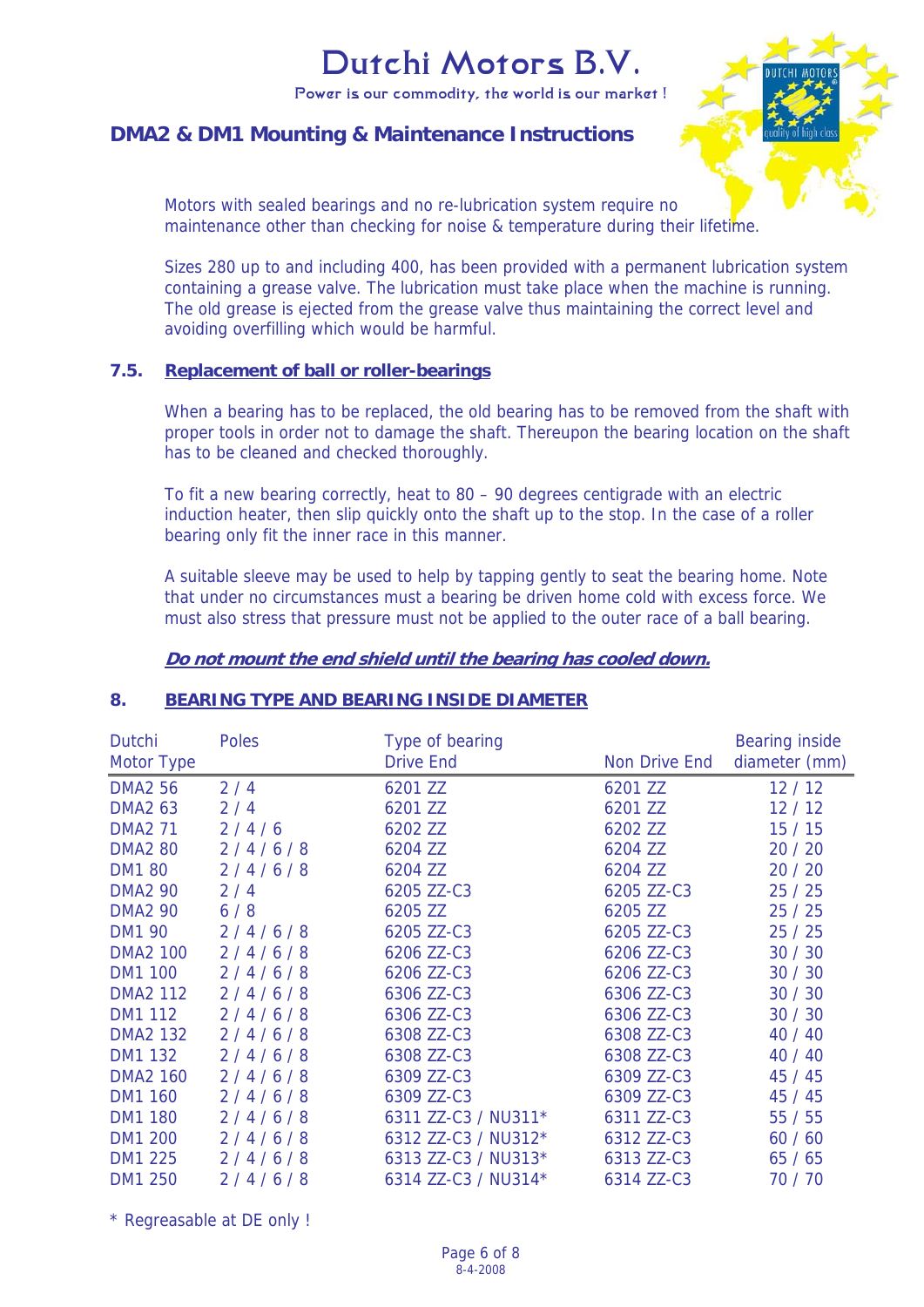Power is our commodity, the world is our market !



# **DMA2 & DM1 Mounting & Maintenance Instructions**

| DM1 280        | 2             | 6314 C3 / NU314 | 6314 C3             | 70 / 70   |
|----------------|---------------|-----------------|---------------------|-----------|
| <b>DM1 280</b> | 4/6/8         | 6317 C3 / NU317 | 6317 C3             | 85 / 85   |
| DM1 315        | 2             | 6317 C3 / NU317 | 6317 C3             | 85/85     |
| DM1 315        | 4/6/8         | 6319 C3 / NU319 | 6319 C <sub>3</sub> | 95 / 95   |
| DM1 355        | $\mathcal{P}$ | 6317 C3 / NU317 | 6317 C3             | 85 / 85   |
| DM1 355        | 4/6/8         | 6322 C3 / NU322 | 6320 C3             | 110 / 100 |
| DM1 400        | $\mathcal{P}$ | 6317 C3 / NU317 | 6317 C <sub>3</sub> | 85/85     |
| DM1 400        | 4/6/8         | 6326 C3 / NU326 | 6326 C3             | 130 / 130 |
| DM1 450        | $\mathcal{P}$ | 6317 C3 / NU317 | 6317 C <sub>3</sub> | 85/85     |
| DM1 450        | 4/6/8         | 6328 C3 / NU328 | 6328 C3             | 140 / 140 |
|                |               |                 |                     |           |

# **9 GREASE INTERVAL FOR BEARINGS**

By the term "greasing interval" we mean the number of working hours after which the bearing lubricant has to be replaced.

Electric motors have such a wide range of application that they must cope with many adverse conditions as for instance dust, moisture, vibration, temperature, chemicals, marine atmosphere and of course, the mounting position and loading of the driven machine.

Generally we can say lubrication life is a product of time, speed and the bearing size. Due to the impact of all these factors, it is practically impossible to determine any exact values that are valid under all circumstances. Nevertheless it is necessary to provide at least some guidelines concerning greasing to the user.

Under normal load and environmental conditions the quality of the grease ensures proper operation of the motor for about 10000 service hours with 2-pole designs and 20000 service hours with multi pole designs. If not otherwise agreed upon the grease need not be refilled during this period. Nevertheless the condition of the grease filling should be occasionally checked also within the said lubricating intervals.

The stated service hours are only current under operation with rated speed. For relubrication thoroughly clean the bearings with a suitable solvent and use the same or substitute grades specified by the motor manufacturer. Bear in mind, however, that the bearings should be filled only up to about 2/3 of their free space as a complete filling of the bearings and bearing covers results in an increased bearing temperature and therefore in increased wear. For bearings with relubrication facility regrease at the grease fitting with the motor running according to the grease amount required for the motor in case. The relubrication intervals should be looked up in the following table:

A chemically aggressive environment, extreme moistness, strong vibrations, high or low ambient temperatures are not normal circumstances and such conditions must be taken into account.

| Construction size          | Two pole motors | Four-pole and multi-pole motors |
|----------------------------|-----------------|---------------------------------|
|                            |                 |                                 |
| 80 up to and including 400 | $2,000$ hours   | 4 000 hours                     |